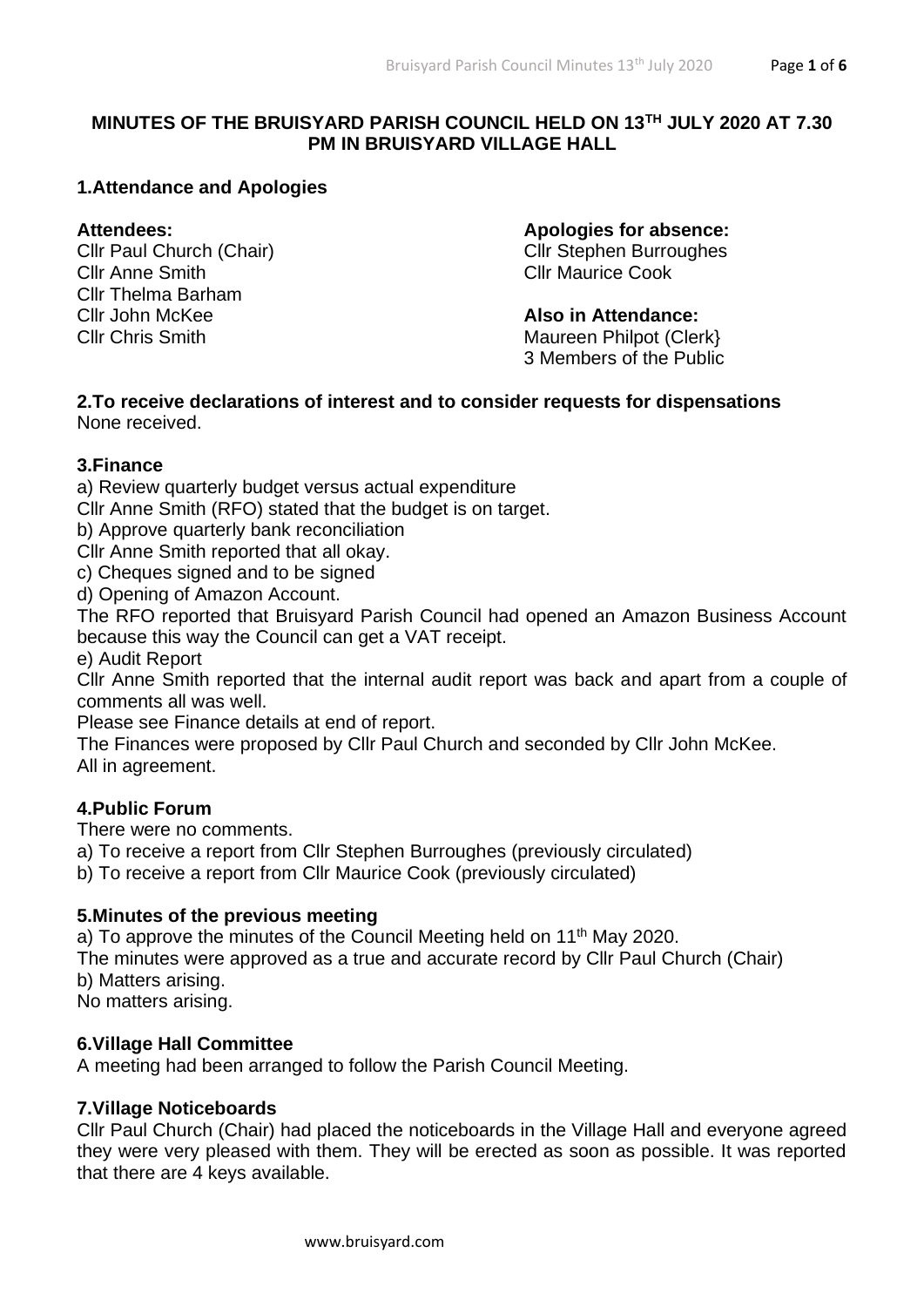### **8.Noise from Military Aircraft**

It was reported that military helicopters fly over Bruisyard every day and during the night time. They cause excessive noise. Cllr Anne Smith wrote to the MOD to complain about this matter and was told that they spread out flying in different areas. It was also reported that the MOD were not supposed to fly over villages.

#### **9.Installation of Swings and Noticeboards**

Since the original quote for the above, a fence repair has been added and therefore the price to install the swings and noticeboards will be £900. This was agreed by the Parish Council.

### **10.Opening of the Playground and Village Hall**

Cllr Anne Smith has put signs up in the playground in line with government guidelines, she also reported that she has cleaned two pieces of equipment but the swings still need to be done.

#### **11.Correspondence**

The Clerk had circulated a letter from EDF Energy regarding the plans for Sizewell C. She gave a memory stick to the Chair which held the documents submitted to the consultation.

#### **12.Questions to the Chair**

Cllr Anne Smith reported to the Council that The Bruisyard Village Website is compliant WCAG 21. Cllr Paul Church said that on behalf of Bruisyard Parish Council he would like to thank Cllr Anne Smith (RFO) for the hard work she has put into the Finances on behalf of the Parish Council and also to the Village Hall Committee for their hard work. This was agreed by all.

#### **13.To confirm the date of the next meeting**

It was confirmed that the next Bruisyard Parish Council Meeting will be held on Monday 14<sup>th</sup> September 2020 at 7.30 pm in the Village Hall.

There being no other business the Chair closed the meeting at 8pm.

Dil

Maureen Philpot (Clerk) clerk@bruisyard.com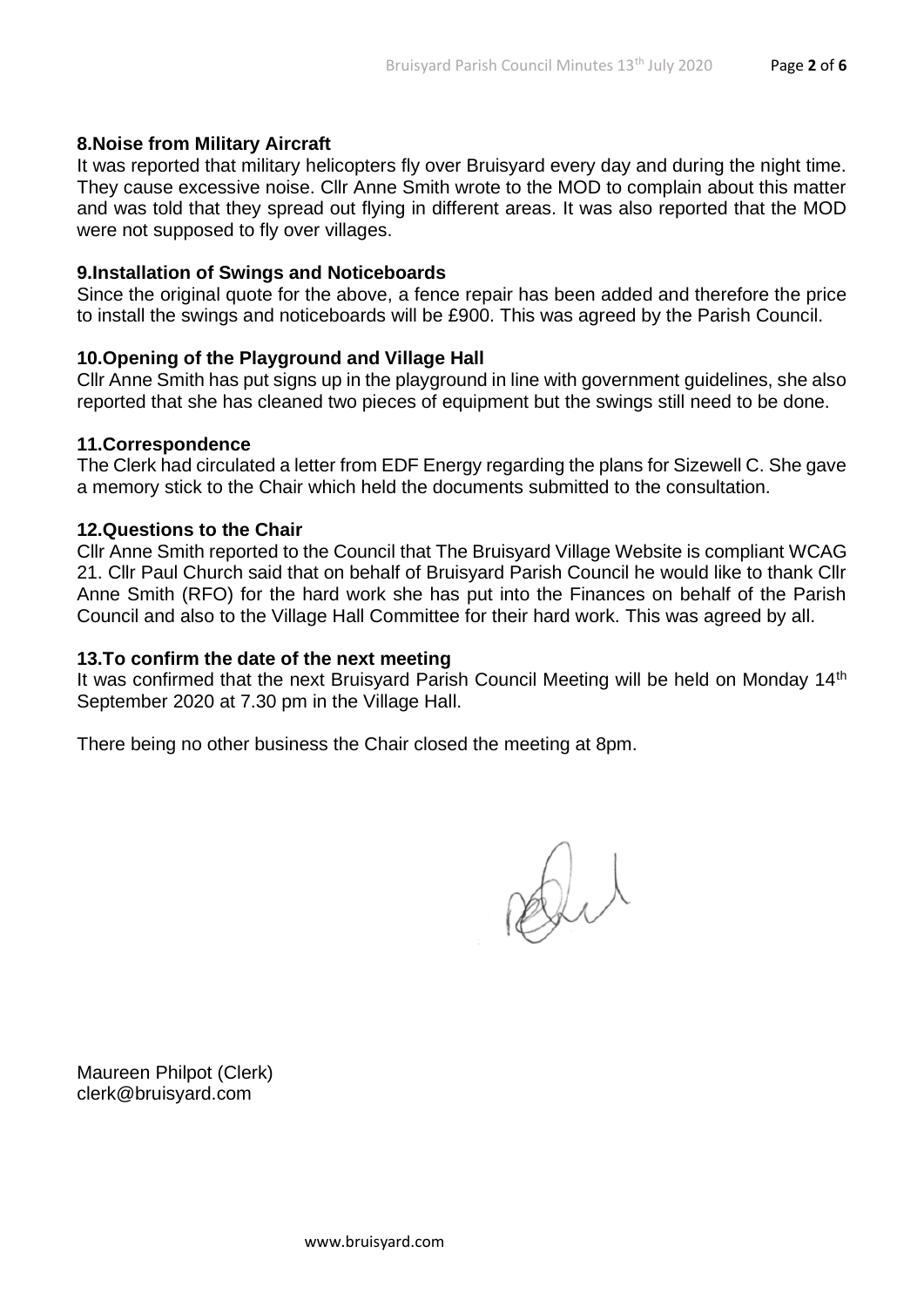|                              | <b>BRUISYARD PARISH COUNCIL</b>                                   |                |
|------------------------------|-------------------------------------------------------------------|----------------|
| (Last)                       | <b>Summary Receipts and Payments Account</b>                      | (Current)      |
| Year ended                   | For the Year up to 10 July 2020                                   | at             |
| 31st March 2020              |                                                                   | 10th July 2020 |
| £                            | <b>Receipts</b>                                                   | £              |
| 2,900.00                     | Precept                                                           | 1,450.00       |
|                              | Agency Services/CFM                                               |                |
| $\qquad \qquad \blacksquare$ | Loans/Capital Receipts                                            |                |
| 2,350.00                     | Grants                                                            |                |
| 1,177.50                     | Village Hall grants                                               | 10,000.00      |
| 8,954.59                     | <b>Other Receipts</b>                                             | 246.20         |
| 596.32                       | <b>VAT</b>                                                        | 1,293.02       |
| 15,978.41                    | <b>Total Receipts</b>                                             | 12,989.22      |
|                              |                                                                   |                |
|                              | <b>Payments</b>                                                   |                |
| 131.89                       | <b>General Administration</b>                                     |                |
| 950.93                       | Staff costs                                                       | 132.08         |
|                              | S.137 Payments (excluding grants to Village Hall)                 |                |
|                              | S.145 Payments                                                    |                |
|                              | Loans/Capital spending                                            |                |
| 684.43                       | Agency/Professional Services                                      | 139.57         |
|                              | Parish Council Committee payments                                 |                |
| 10,014.34                    | Village Hall running costs                                        | 921.39         |
| 2,624.00                     | <b>Other Payments</b>                                             | 1,444.44       |
| 1,334.87                     | <b>VAT</b>                                                        | 736.83         |
| 15,740.46                    | <b>Total Payments</b>                                             | 3,374.31       |
|                              |                                                                   |                |
|                              | <b>BRUISYARD PARISH COUNCIL</b>                                   |                |
| (Last)                       | <b>Receipts and Payments Summary</b>                              | (Current)      |
| Year ended                   |                                                                   | at             |
| 31st March 2020              |                                                                   | 10th July 2020 |
| £                            |                                                                   | £              |
| 14,535.64                    | Balance brought forward                                           | 14,773.59      |
| 15,978.41                    |                                                                   | 12,989.22      |
| 30,514.05                    | Add Total Receipts                                                | 27,762.81      |
| 15,740.46                    | Less Total Payments                                               | 3,374.31       |
| 14,773.59                    | Net bank and cash box balance                                     | 24,388.50      |
| 271.22                       | Unpresented PC cheques at 10 July 2020                            |                |
|                              | Unpresented VH cheques at 10 July 2020                            |                |
| 15,044.81                    | Reconciled to bank accounts and cash box at 10th July 2020        | 24,388.50      |
|                              |                                                                   |                |
|                              | Bank accounts and cash box at 10 July 2020:                       |                |
| 485.05                       | Barclays Premium Business Account No.40779474                     | 485.18         |
| 4,108.13                     | Barclays Community Account No.70212008                            | 3,199.65       |
|                              | Parish Council petty cash                                         |                |
| 10,327.23                    | Barclays Bank Village Hall account No. 23713326 (restricted fund) | 20,579.27      |
| 124.40                       | Village Hall cash box (restricted fund)                           | 124.40         |
| 15,044.81                    |                                                                   | 24,388.50      |
|                              |                                                                   |                |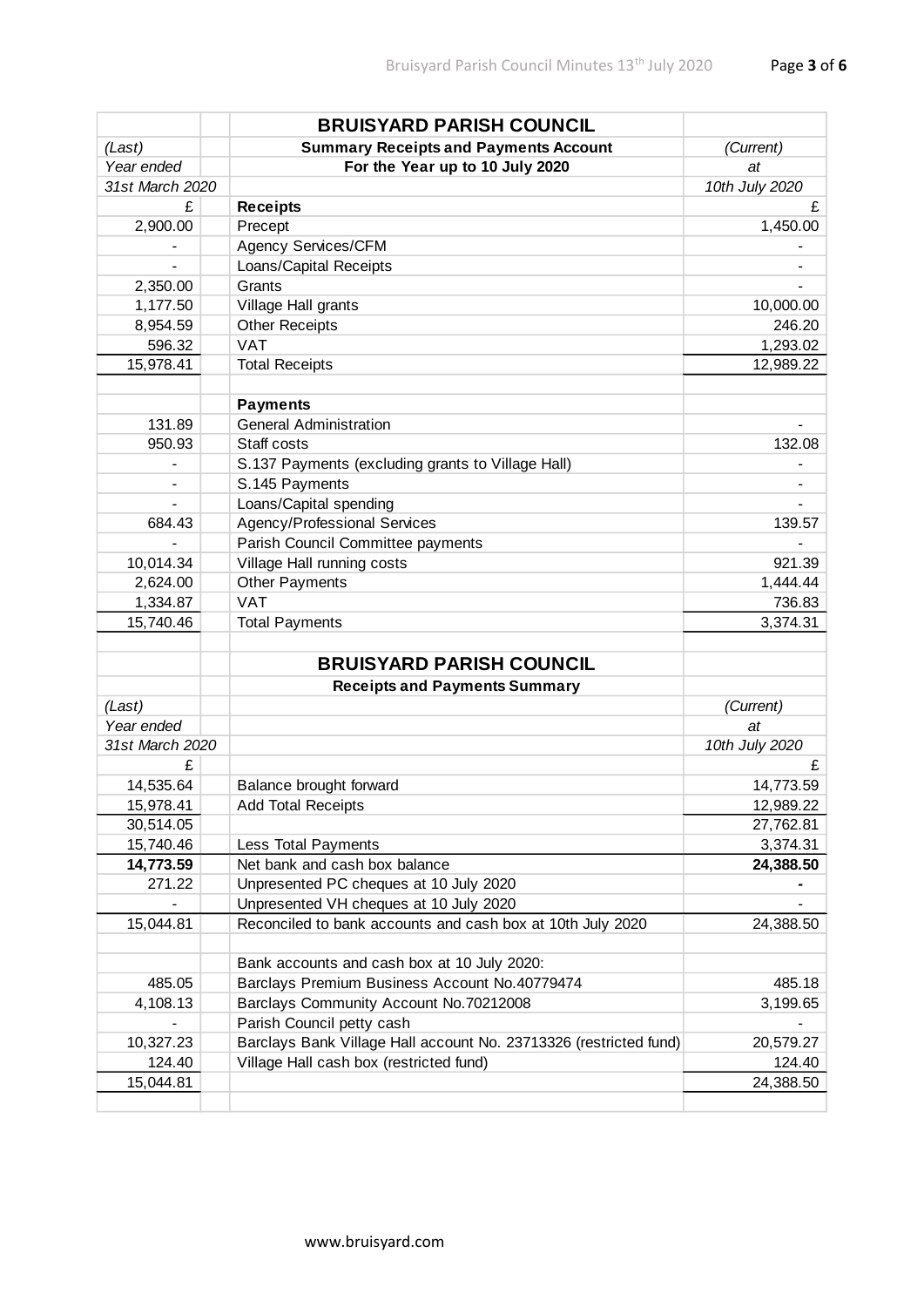# **Bank reconciliation at 10 July 2020**

| Balance per bank statements as at 10 July 2020                                                  |                                               |  |  |                                                   |           |           |  |  |
|-------------------------------------------------------------------------------------------------|-----------------------------------------------|--|--|---------------------------------------------------|-----------|-----------|--|--|
|                                                                                                 |                                               |  |  |                                                   |           |           |  |  |
| <b>Account</b>                                                                                  |                                               |  |  | <b>Acct No</b>                                    | £         | £         |  |  |
| <b>Barclays PC Community Account</b>                                                            |                                               |  |  | 70212008                                          | 3,199.65  |           |  |  |
| Barclays PC Business Premium Account                                                            |                                               |  |  | 40779474                                          | 485.18    |           |  |  |
| <b>Barclays VH Current Account</b>                                                              |                                               |  |  | 23713326                                          | 20,579.27 |           |  |  |
| Parish Council petty cash                                                                       |                                               |  |  |                                                   |           |           |  |  |
| Village Hall cash box                                                                           |                                               |  |  |                                                   | 124.40    |           |  |  |
|                                                                                                 |                                               |  |  |                                                   |           | 24,388.50 |  |  |
|                                                                                                 |                                               |  |  |                                                   |           |           |  |  |
|                                                                                                 | Less any un-presented cheques at 10 July 2020 |  |  |                                                   |           |           |  |  |
|                                                                                                 | <b>Total Parish Council cheques</b>           |  |  |                                                   | -         |           |  |  |
| <b>Total Village Hall cheques</b>                                                               |                                               |  |  |                                                   |           |           |  |  |
|                                                                                                 |                                               |  |  |                                                   |           |           |  |  |
|                                                                                                 |                                               |  |  |                                                   |           |           |  |  |
|                                                                                                 |                                               |  |  |                                                   |           |           |  |  |
|                                                                                                 |                                               |  |  | Net bank and cash box balances as at 10 July 2020 |           | 24,388.50 |  |  |
|                                                                                                 |                                               |  |  |                                                   |           |           |  |  |
| The net balances reconcile to the Receipts and Payments account up to 10 July 2020, as follows: |                                               |  |  |                                                   |           |           |  |  |
|                                                                                                 |                                               |  |  |                                                   |           |           |  |  |
| Total funds at start of year                                                                    |                                               |  |  |                                                   | 14,773.59 |           |  |  |
| Add: Receipts in the year                                                                       |                                               |  |  |                                                   | 12,989.22 |           |  |  |
| Less: Payments in the year                                                                      |                                               |  |  |                                                   | 3,374.31  |           |  |  |
|                                                                                                 |                                               |  |  |                                                   |           | 24,388.50 |  |  |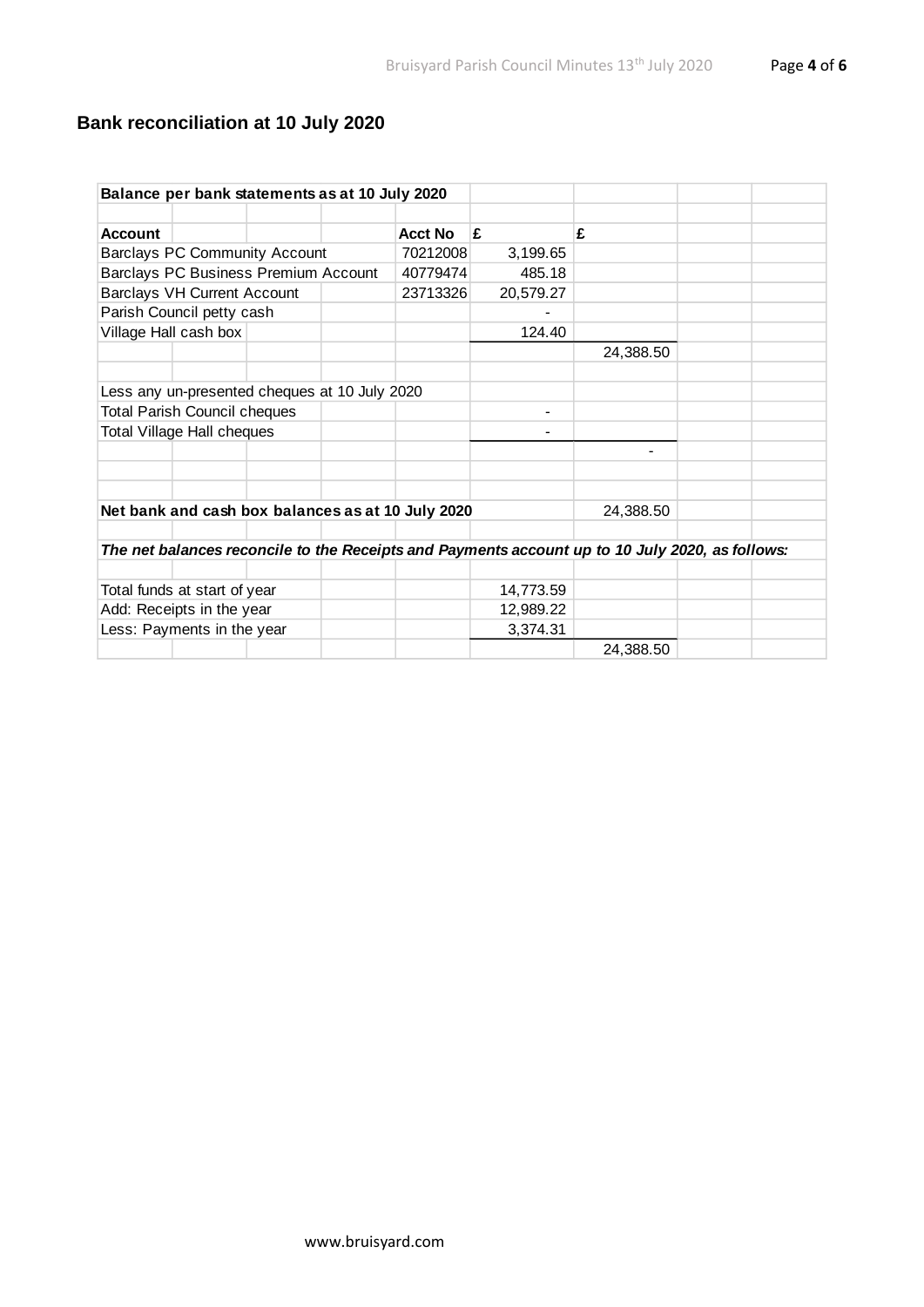### **Bruisyard Parish Council Precept - Budget vs Expenditure 2020-21 (1 Apr 2020 to 10 Jul 2020)**

| <b>ACTUAL EXPENDITURE inc VAT</b> |                          |                          |                          |                          |                          |                                                              |                          |          |                    |              |
|-----------------------------------|--------------------------|--------------------------|--------------------------|--------------------------|--------------------------|--------------------------------------------------------------|--------------------------|----------|--------------------|--------------|
| Month                             | Transfer to VH Gen Admin |                          | S.137                    | S.145                    |                          | Loans/CapitalAgency/Prof srvcs Cttee payments Other Payments |                          |          | <b>Staff costs</b> | <b>Total</b> |
| April                             | $\overline{\phantom{a}}$ | $\overline{\phantom{0}}$ | $\overline{\phantom{0}}$ | $\overline{\phantom{a}}$ | $\overline{\phantom{a}}$ | $\overline{\phantom{a}}$                                     | $\overline{\phantom{a}}$ | -        |                    |              |
| May                               | $\overline{\phantom{a}}$ | $\overline{\phantom{a}}$ | $\overline{\phantom{a}}$ | $\overline{\phantom{a}}$ | $\overline{\phantom{a}}$ | 139.57                                                       |                          | ۰        |                    | 139.57       |
| June                              | 1,148.58                 |                          | $\overline{\phantom{a}}$ | $\overline{\phantom{a}}$ | $\overline{\phantom{a}}$ |                                                              |                          | 2,032.20 | 132.08             | 3,312.86     |
| July                              | $\overline{\phantom{a}}$ | -                        | $\overline{\phantom{a}}$ | $\overline{\phantom{a}}$ | $\overline{\phantom{a}}$ | $\overline{\phantom{a}}$                                     |                          | 30.93    |                    | 30.93        |
| August                            | $\overline{\phantom{a}}$ |                          | $\overline{\phantom{a}}$ | $\overline{\phantom{a}}$ | $\overline{\phantom{a}}$ | $\overline{\phantom{a}}$                                     |                          | ۰        |                    |              |
| September                         | $\overline{\phantom{a}}$ |                          | $\overline{\phantom{a}}$ | $\overline{\phantom{a}}$ | $\overline{\phantom{a}}$ |                                                              |                          | -        |                    |              |
| October                           | $\overline{\phantom{a}}$ | $\overline{\phantom{a}}$ | $\overline{\phantom{a}}$ | $\overline{\phantom{a}}$ | $\overline{\phantom{a}}$ | $\overline{\phantom{a}}$                                     | $\overline{\phantom{a}}$ | ٠        |                    |              |
| November                          | $\overline{\phantom{a}}$ | $\overline{\phantom{a}}$ | $\overline{\phantom{a}}$ | $\overline{\phantom{a}}$ | $\overline{\phantom{a}}$ |                                                              |                          | -        |                    |              |
| December                          | $\overline{\phantom{a}}$ | -                        | $\overline{\phantom{a}}$ | $\overline{\phantom{a}}$ | $\overline{\phantom{a}}$ | $\overline{\phantom{a}}$                                     | $\overline{\phantom{a}}$ | ٠        |                    |              |
| January                           | $\overline{\phantom{a}}$ | $\overline{\phantom{a}}$ | $\overline{\phantom{a}}$ | $\overline{\phantom{a}}$ | $\overline{\phantom{a}}$ |                                                              |                          | -        |                    |              |
| February                          | $\overline{\phantom{a}}$ | $\overline{\phantom{a}}$ | $\overline{\phantom{a}}$ | $\overline{\phantom{a}}$ | $\overline{\phantom{a}}$ |                                                              |                          | ٠        |                    |              |
| March                             | $\overline{\phantom{a}}$ | -                        | $\overline{\phantom{a}}$ | $\overline{\phantom{a}}$ | $\overline{\phantom{a}}$ |                                                              |                          | ۰        |                    |              |
| <b>Totals</b>                     | 1.148.58                 | -                        | $\overline{\phantom{a}}$ | $\overline{\phantom{a}}$ | $\overline{\phantom{a}}$ | 139.57                                                       |                          | 2.063.13 | 132.08             | 3,483.36     |

#### Actual spend to date vs annual budget by category



#### Cumulative actual spend to date vs budget



www.bruisyard.com